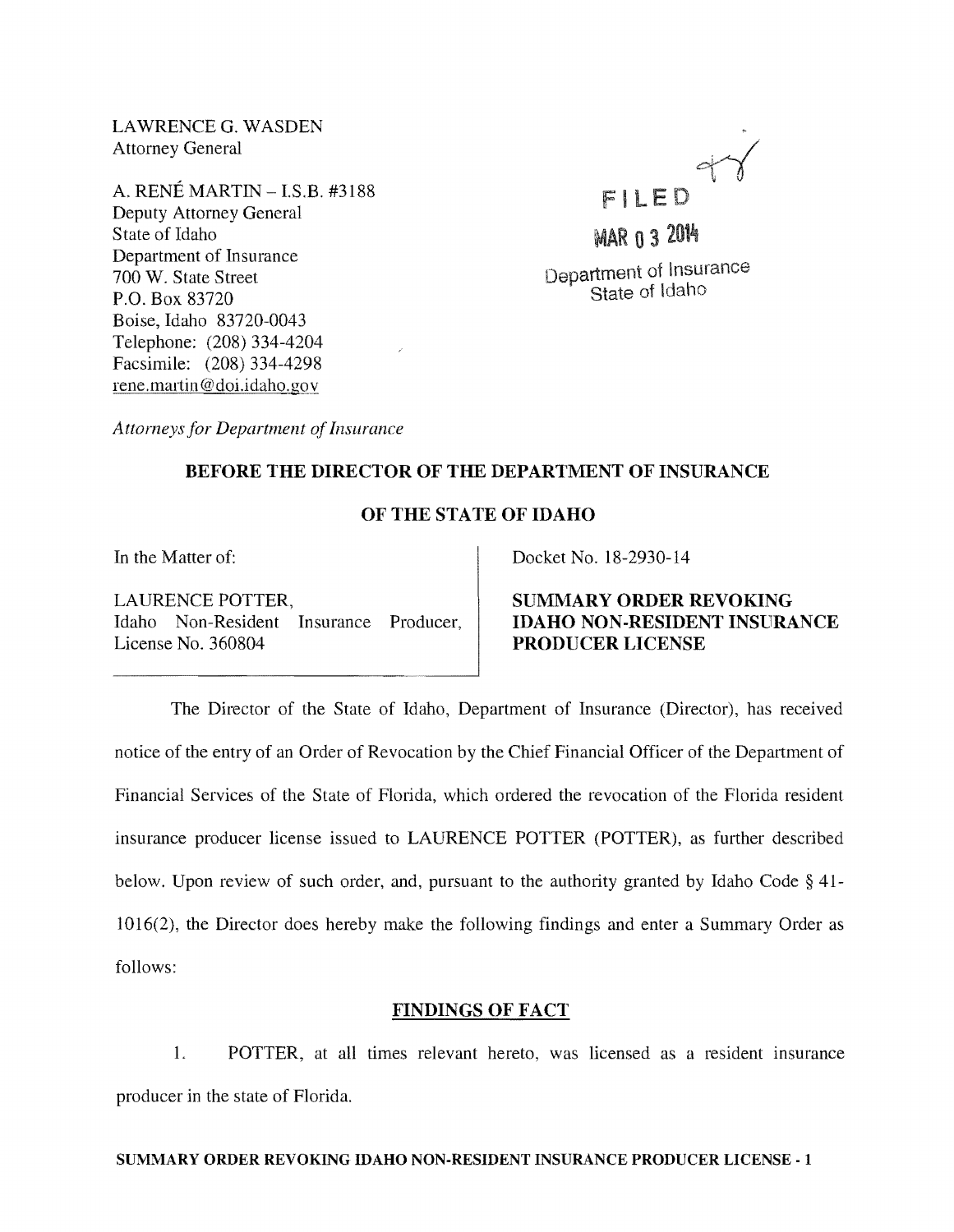2. On or about January 9, 2014, the Chief Financial Officer of the Department of Financial Services of the State of Florida entered an Order of Revocation in Case No. 143448- 13-AG. Such Order of Revocation revoked all Florida insurance licenses issued to POTTER, including his resident insurance producer license.

3. POTTER has been continuously licensed as an Idaho non-resident insurance producer, holding license number 360804 from the date of the initial issuance of such license on October 21, 2010, to the present date.

#### CONCLUSIONS OF LAW

4. Idaho Code § 41-1016(2) provides that the Director shall, without hearing, suspend for not more than twelve (12) months, or shall revoke or refuse to continue any insurance producer license issued under title 41, chapter 10, Idaho Code, where the Director has received a final order of suspension, revocation or refusal to continue issued by the insurance regulatory official or court of jurisdiction of the licensee's home state. Based on the foregoing, the Director finds that the circumstances set forth above justify the revocation of POTTER's Idaho non-resident insurance producer license, pursuant to Idaho Code § 41-10 16(2).

#### ORDER

NOW, THEREFORE, IT IS HEREBY ORDERED that Idaho Non-resident Insurance Producer License No. 360804, issued to POTTER, is hereby REVOKED, effective immediately.

IT IS FURTHER ORDERED that POTTER shall immediately return Idaho Non-resident Insurance Producer License No. 360804 to the Idaho Department of Insurance at the following address: 700 West State Street, P.O. Box 83720, Boise, Idaho, 83720-0043.

#### SUMMARY ORDER REVOKING IDAHO NON-RESIDENT INSURANCE PRODUCER LICENSE - 2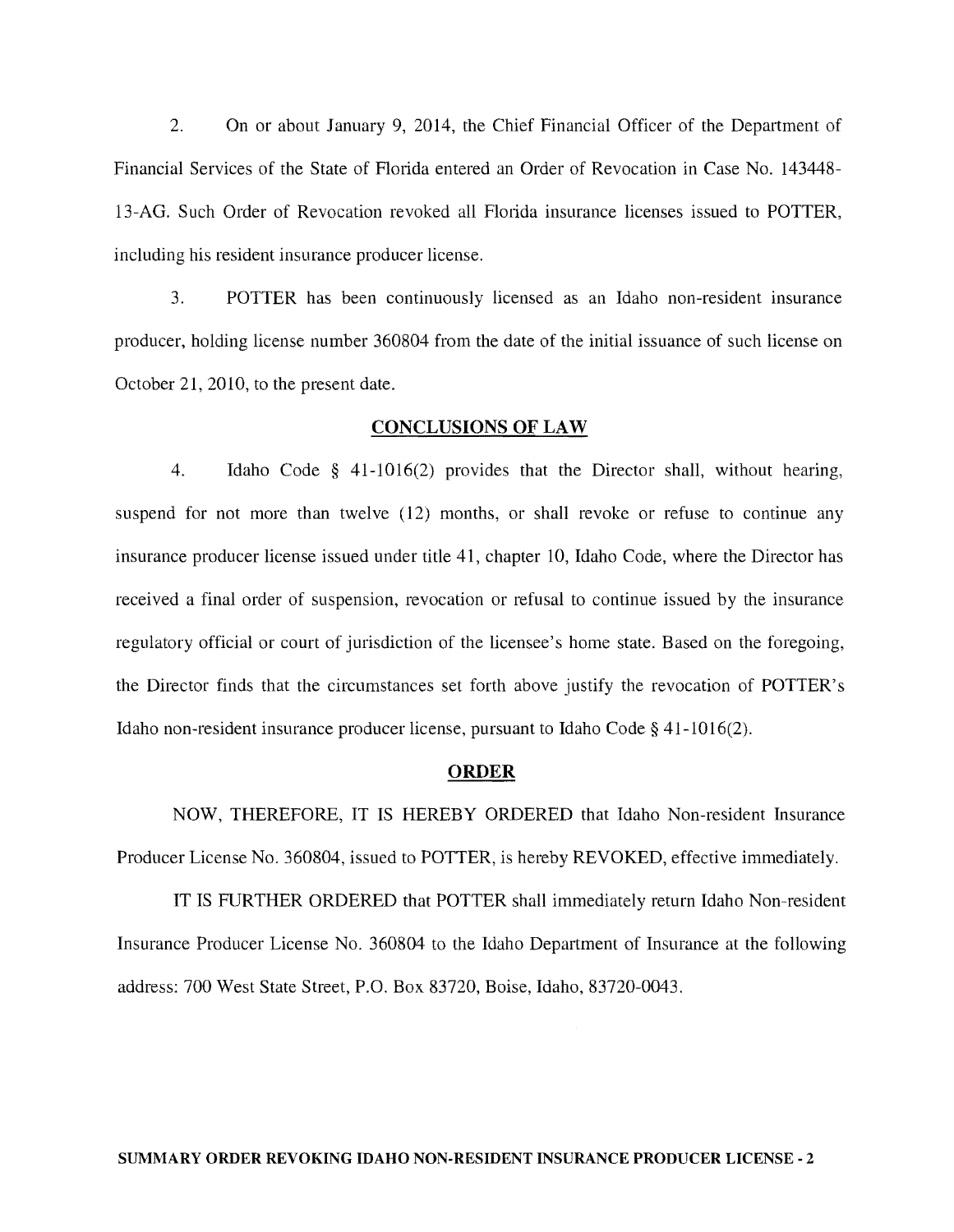DATED this  $\frac{3^{68}}{2}$  day of March, 2014.

STATE OF IDAHO DEPARTMENT OF INSURANCE

~,k »/~ *};;,r* WILLIAM W. DEAL

**Director** 

## NOTIFICATION OF RIGHTS

This is a final order of the Director. Any party may file a motion for reconsideration of this final order within fourteen  $(14)$  days of the service date of this order. The agency will dispose of the petition for reconsideration within twenty-one (21) days of its receipt, or the petition will be considered denied by operation of law. *See* Idaho Code § 67-5246(4).

Pursuant to Idaho Code §§ 67-5270 and 67-5272, any party aggrieved by this final order may appeal this order by filing a petition in the district court of the county in which:

- 1. A hearing was held,
- ii. The final agency action was taken,
- iii. The party seeking review of the order resides, or operates its principal place of business in Idaho, or
- iv. The real property or personal property that was the subject of the agency action is located.

An appeal must be filed within twenty-eight (28) days of (a) the service date of this final order, (b) an order denying petition for reconsideration, or (c) the failure within twenty-one (21) days to grant or deny a petition for reconsideration, whichever is later. *See* Idaho Code § 67-5273. The filing of an appeal to district court does not itself stay the effectiveness or enforcement of the order under appeaL